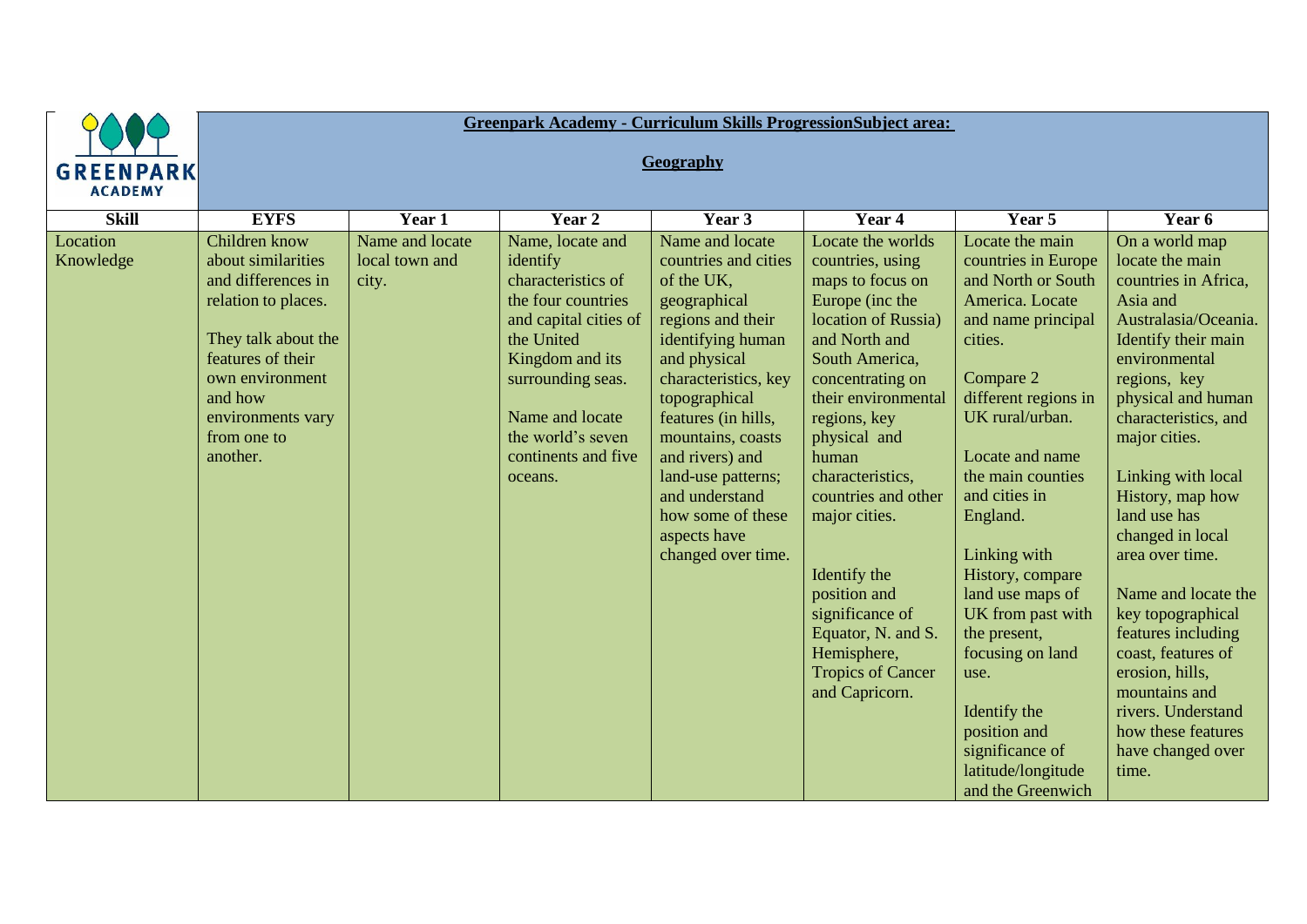|                                    |                                                                                                                  |                                                                                                                                                                                                                                                                                                                                                         |                                                                                                                                                                                                                                                                                                                                                    |                                                                                                                                                                                                                                                                      |                                                                                                                                                                                                                                                                | Meridian. Linking<br>with science, time<br>zones, night and<br>day.                                                                                                                                                                                                                                         |                                                                                                                                                                                                                                           |
|------------------------------------|------------------------------------------------------------------------------------------------------------------|---------------------------------------------------------------------------------------------------------------------------------------------------------------------------------------------------------------------------------------------------------------------------------------------------------------------------------------------------------|----------------------------------------------------------------------------------------------------------------------------------------------------------------------------------------------------------------------------------------------------------------------------------------------------------------------------------------------------|----------------------------------------------------------------------------------------------------------------------------------------------------------------------------------------------------------------------------------------------------------------------|----------------------------------------------------------------------------------------------------------------------------------------------------------------------------------------------------------------------------------------------------------------|-------------------------------------------------------------------------------------------------------------------------------------------------------------------------------------------------------------------------------------------------------------------------------------------------------------|-------------------------------------------------------------------------------------------------------------------------------------------------------------------------------------------------------------------------------------------|
| Place Knowledge                    |                                                                                                                  | Observe and<br>describe the human<br>and physical<br>geography of a<br>small, local area of<br>the United<br>Kingdom.                                                                                                                                                                                                                                   | Understand<br>geographical<br>similarities and<br>differences through<br>studying the human<br>and physical<br>geography of a<br>small area of the<br>United Kingdom,<br>and of a small area<br>in a non-European<br>country.                                                                                                                      | Understand<br>geographical<br>similarities and<br>differences through<br>studying the human<br>and physical<br>geography of a<br>region of the UK.                                                                                                                   | Understand<br>geographical<br>similarities and<br>differences through<br>studying the human<br>and physical<br>geography of a<br>region in the<br><b>United Kingdom</b><br>and region in a<br>European country.                                                | Compare a region<br>in UK with a<br>region in N. or S.<br>America with<br>significant<br>differences and<br>similarities.                                                                                                                                                                                   | Compare a region in<br>UK with a region in<br>N. or S. America<br>with significant<br>differences and<br>similarities.                                                                                                                    |
| Human and<br>Physical<br>Geography | Children know<br>about similarities<br>and differences<br>between and<br>among<br>communities and<br>traditions. | Identify<br>seasonal/daily<br>weather patterns in<br>the UK and the<br>location of hot and<br>cold areas of the<br>world in relation to<br>the equator and the<br>North and South<br>poles.<br>Use basic<br>Geographical<br>vocabulary to refer<br>to physical features<br>of their school and<br>its grounds and of<br>the surrounding<br>environment. | Identify<br>seasonal/daily<br>weather patterns in<br>the UK and the<br>location of hot and<br>cold areas of the<br>world in relation to<br>the equator and the<br>North and South<br>poles.<br>Use basic<br>Geographical<br>vocabulary to refer<br>to key physical<br>features (inc $-$<br>beach, cliff, coast,<br>forest, hill,<br>mountain, sea, | Describe and<br>understand key<br>aspects of:<br>Physical<br>geography<br>including key<br>topographical<br>features (inc hills,<br>mountains, coasts,<br>rivers) and land<br>patterns; and<br>understand how<br>some of these<br>aspects have<br>changed over time. | Describe and<br>understand key<br>aspects of:<br>Physical<br>geography,<br>including: climate<br>zones, biomes and<br>vegetation belts<br>(link to work on<br><b>Rainforest</b> ) Types<br>of settlements in<br>modern Britain:<br>villages, towns,<br>cities. | Describe and<br>understand key<br>aspects of :<br>Physical geography<br>including coasts,<br>rivers and the water<br>cycle including<br>transpiration;<br>climate zones,<br>biomes and<br>vegetation belts.<br>Human geography<br>including trade<br>between UK and<br>Europe and the rest<br>of the world. | Describe and<br>understand key<br>aspects of :<br>Physical geography<br>including Volcanoes<br>and earthquakes,<br>looking at plate<br>tectonics and the<br>ring of fire.<br>Distribution of<br>natural resources<br>focussing on energy. |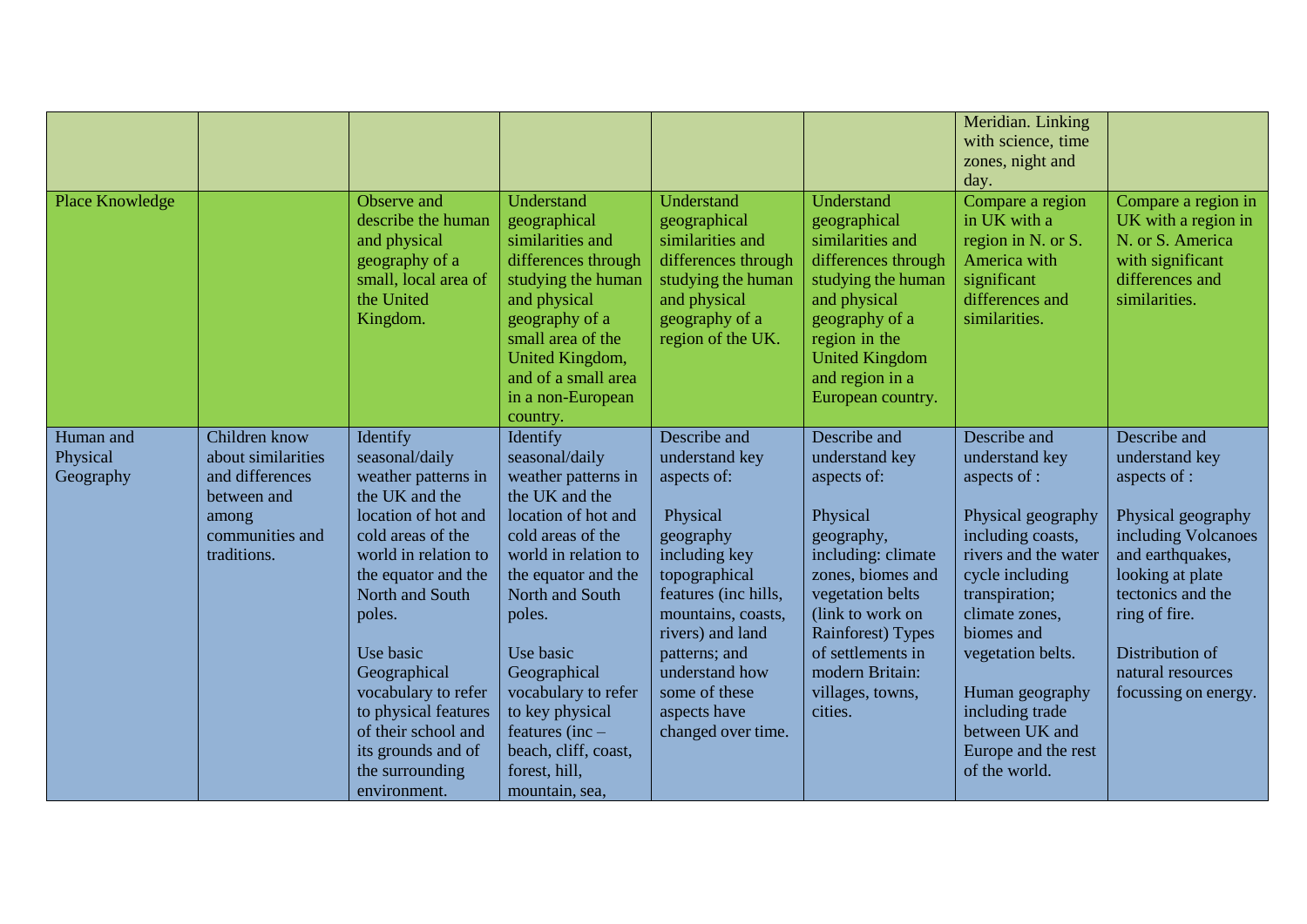|                                                     |                                                                                    |                                                                                                                                                                                                                                                                                                                                                                                                     | ocean, river, soil,<br>valley, vegetation,<br>season, weather)<br>and human features                                                                                                                                                                                                                                                                                                                                          |                                                                                                                                                                                                                                                                                                                                                                                                   |                                                                                                                                                                                                                                                                                                                                                                                                                          | Fair/unfair<br>distribution of<br>resources<br>(Fairtrade).                                                                                                                                                                                                                                                                                                                                                         |                                                                                                                                                                                                                                                                                                                                                                                                                    |
|-----------------------------------------------------|------------------------------------------------------------------------------------|-----------------------------------------------------------------------------------------------------------------------------------------------------------------------------------------------------------------------------------------------------------------------------------------------------------------------------------------------------------------------------------------------------|-------------------------------------------------------------------------------------------------------------------------------------------------------------------------------------------------------------------------------------------------------------------------------------------------------------------------------------------------------------------------------------------------------------------------------|---------------------------------------------------------------------------------------------------------------------------------------------------------------------------------------------------------------------------------------------------------------------------------------------------------------------------------------------------------------------------------------------------|--------------------------------------------------------------------------------------------------------------------------------------------------------------------------------------------------------------------------------------------------------------------------------------------------------------------------------------------------------------------------------------------------------------------------|---------------------------------------------------------------------------------------------------------------------------------------------------------------------------------------------------------------------------------------------------------------------------------------------------------------------------------------------------------------------------------------------------------------------|--------------------------------------------------------------------------------------------------------------------------------------------------------------------------------------------------------------------------------------------------------------------------------------------------------------------------------------------------------------------------------------------------------------------|
|                                                     |                                                                                    |                                                                                                                                                                                                                                                                                                                                                                                                     | (inc city, town,<br>village, factory,<br>farm, house, office,<br>port, harbour,<br>shop) of a                                                                                                                                                                                                                                                                                                                                 |                                                                                                                                                                                                                                                                                                                                                                                                   |                                                                                                                                                                                                                                                                                                                                                                                                                          | Types of<br>settlements in<br>Viking, Saxon<br><b>Britain linked to</b>                                                                                                                                                                                                                                                                                                                                             |                                                                                                                                                                                                                                                                                                                                                                                                                    |
|                                                     |                                                                                    |                                                                                                                                                                                                                                                                                                                                                                                                     | contrasting non-<br>European country.                                                                                                                                                                                                                                                                                                                                                                                         |                                                                                                                                                                                                                                                                                                                                                                                                   |                                                                                                                                                                                                                                                                                                                                                                                                                          | History.                                                                                                                                                                                                                                                                                                                                                                                                            |                                                                                                                                                                                                                                                                                                                                                                                                                    |
| Geographical<br>Skills and<br>Fieldwork<br>to, etc) | Can describe their<br>relative position.<br>(e.g. behind, next<br>cities.<br>maps. | Use maps, atlases<br>and globes to<br>identify their<br>locality and other<br>key features e.g.<br>land/sea/capital<br>Use locational and<br>directional<br>language (eg, near<br>and far, left and<br>right), Describe the<br>location of features<br>and routes on<br>Use photographs to<br>recognise<br>landmarks and<br>basic human and<br>physical features;<br>devise simple<br>picture maps. | Use world maps,<br>atlases and globes<br>to identify the<br><b>United Kingdom</b><br>and its countries.<br>Use simple<br>compass directions<br>(North, East, South<br>and West), to<br>describe the<br>location of features<br>and routes on a<br>map.<br>Use aerial<br>photographs and<br>plan perspectives<br>to recognise<br>landmarks and<br>basic human and<br>physical features:<br>devise a simple<br>map; and use and | Use maps, atlases,<br>globes and<br>digital/computer<br>mapping to locate<br>countries and<br>describe features<br>studied.<br>Use the eight<br>points of a<br>compass, four-<br>figure grid<br>references,<br>symbols and key<br>(including the use<br>of Ordnance<br>Survey maps) to<br>build their<br>knowledge of the<br><b>United Kingdom</b><br>and the wider<br>world.<br>Use fieldwork to | Use maps, atlases,<br>globes and<br>digital/computer<br>mapping (Google<br>Earth) to locate<br>countries and<br>describe features<br>studied.<br>Learn the eight<br>points of a<br>compass, and four-<br>figure grid<br>references.<br>Use fieldwork to<br>observe, measure<br>and record the<br>human and<br>physical features in<br>the local area using<br>a range of methods,<br>including sketch<br>maps, plans and | Use maps, atlases,<br>globes and<br>digital/computer<br>mapping (Google<br>Earth) to locate<br>countries and<br>describe features<br>studied.<br>Use the eight<br>points of a<br>compass, four-<br>figure and six-<br>figure grid<br>references, symbols<br>and key (including<br>the use of<br><b>Ordnance Survey</b><br>maps) to build their<br>knowledge of the<br>United Kingdom in<br>the past and<br>present. | Use maps, atlases,<br>globes and<br>digital/computer<br>mapping (Google<br>Earth) to locate<br>countries and<br>describe features<br>studied.<br>Extend to 6 figure<br>grid references with<br>teaching of latitude<br>and longitude in<br>depth.<br>Expand map skills<br>to include non-UK<br>countries.<br>Use fieldwork to<br>observe, measure<br>and record the<br>human and physical<br>features in the local |